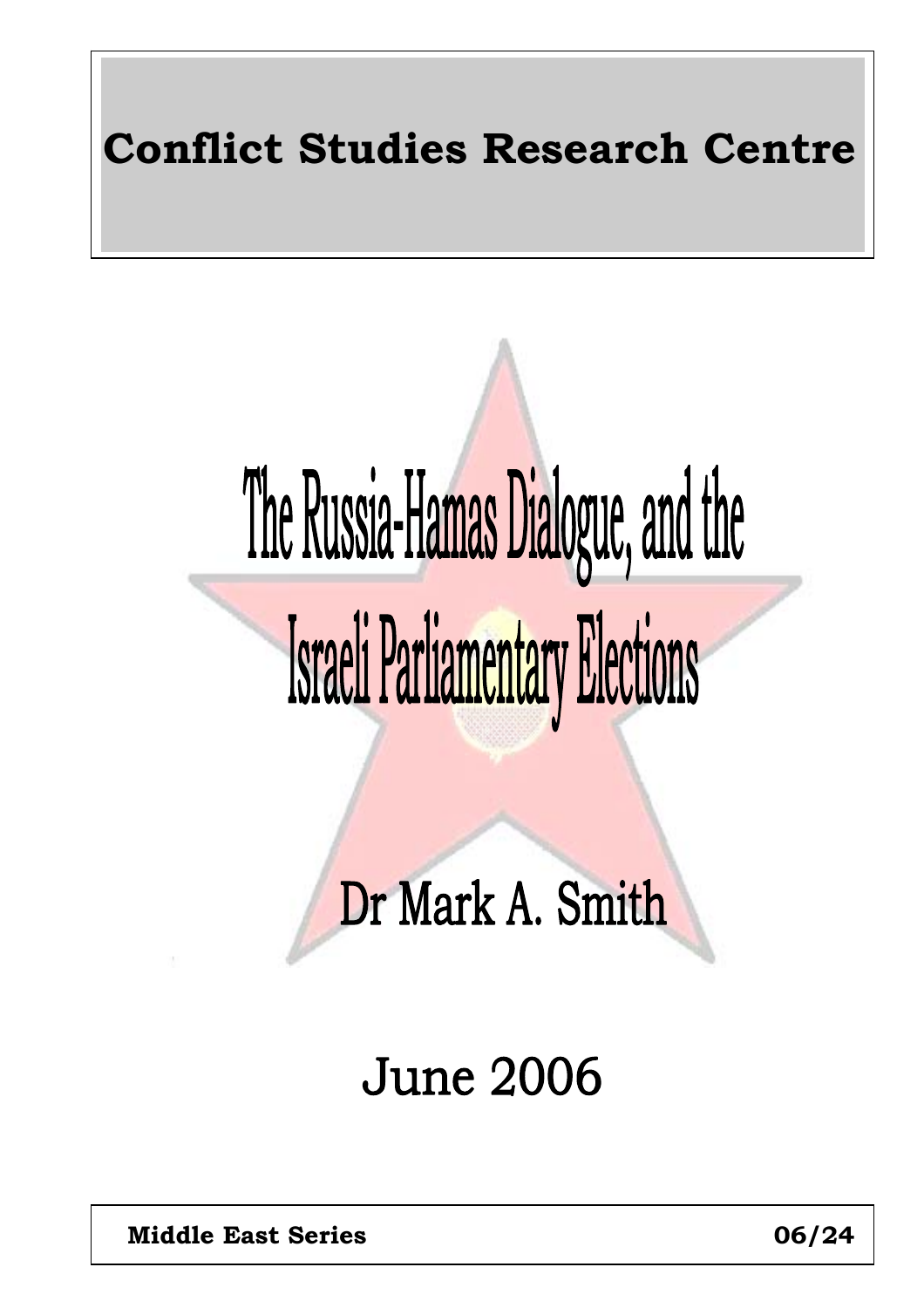#### **The Russia-Hamas Dialogue, and the Israeli Parliamentary Elections**

#### **Dr Mark A. Smith**

#### Abstract:

Russia's invitation to Hamas Palestinian leadership to visit Moscow in March 2006 revealed a difference between Russian policy on the Middle East Peace Process (MEPP) and that of the USA, EU and UN.

However, these differences should not be overstated. Russia is urging Hamas to renounce violence and recognise Israel. After initial coolness, both the USA and Israel have dropped their criticism of Moscow's move.

If Hamas does moderate its policy, Moscow has scope for playing a mediator-role, enhancing its role in the MEPP and Middle East in general. However the USA will remain the main player in the MEPP.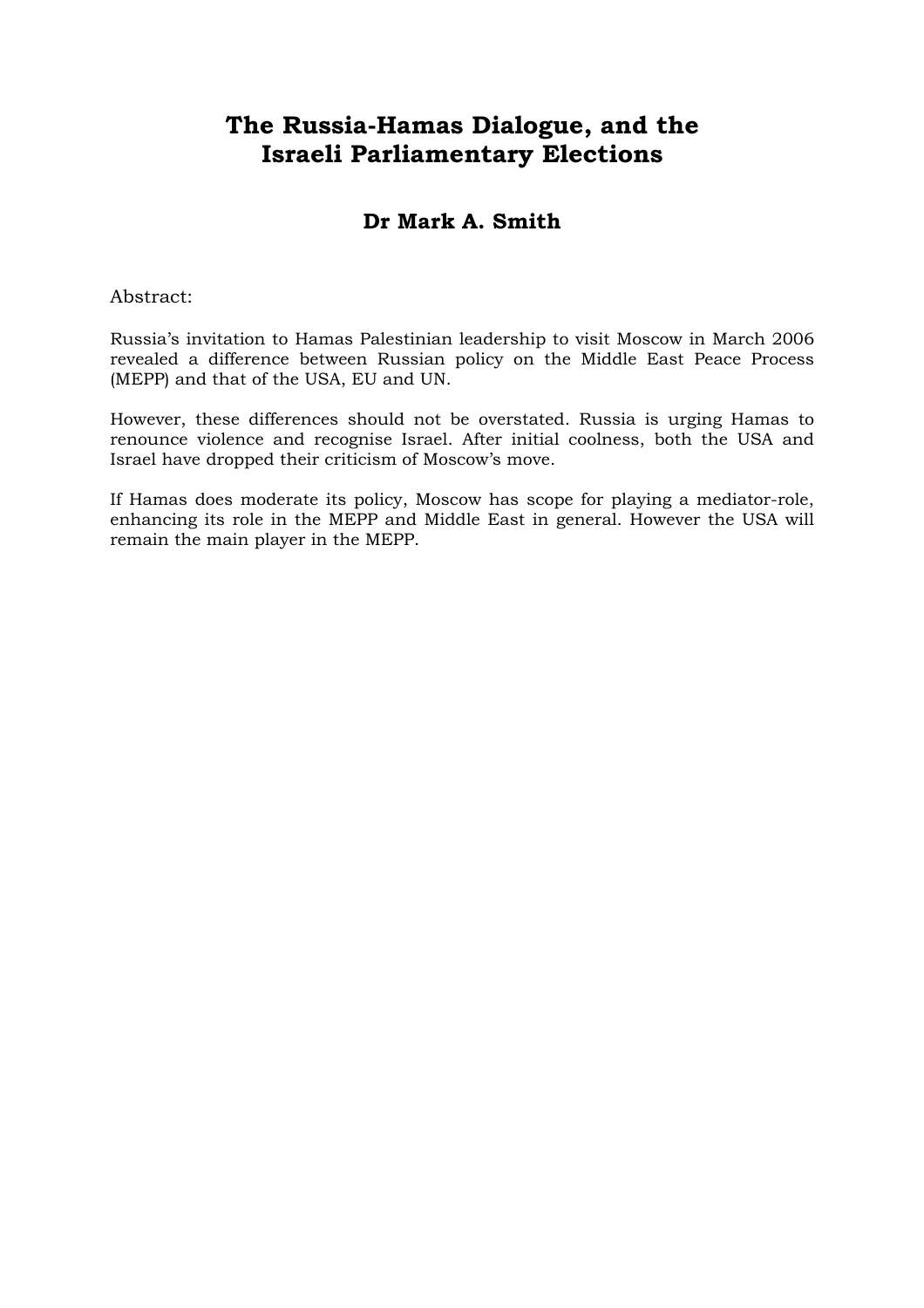#### **The Russia-Hamas Dialogue, and the Israeli Parliamentary Elections**

#### **Dr Mark A. Smith**

The visit of the Hamas Palestinian National Authority (PNA) leadership to Moscow in early March 2006 at the invitation of the Russian leadership marked a further attempt by Moscow to differentiate its Middle Eastern policy from that of the other members of the Quartet (the other members being the USA, the EU and the UN).

The USA and the EU have so far refused to have any relationship with Hamas as they see it as a terrorist organisation, and also because it refuses to accept the right of Israel to exist. President Putin's decision to invite the Hamas leadership to Moscow therefore marks a significant break with the USA and the EU over the Middle East. Why has Russia taken this step, in view of the USA's and EU's stance on Hamas?

- Moscow had a close relationship with the PLO, dating back to the Soviet period. She presumably wishes to maintain this special relationship with the post-PLO Palestinian leadership.
- It may be seen as an attempt by Moscow to carve out a greater and more independent role for itself in the Middle East and increase her options and her influence in the Middle East. In April 2005, when he visited Egypt, Putin also attempted to raise Moscow's profile by suggesting a special meeting in Moscow in autumn 2005 to discuss an Arab-Israeli peace settlement.
- If progress is made towards an Israeli-Palestinian settlement, then Moscow may feel that she will have more opportunities for influence with a Palestinian state if she has developed a good relationship with all key Palestinian players, not just the PLO.
- A dialogue with Hamas may help to push Hamas to a more moderate position vis-à-vis Israel, and so help the peace process. This may therefore increase Russia's value as a member of the Quartet and her importance to Israel.
- A good relationship with Hamas may also be seen as an attempt by Russia to improve her image in the Islamic world, and possibly reduce any hostility incurred as a result of her policies in the Northern Caucasus. Hamas political chief Khaled Mashaal has stated that Chechnya is Russia's internal affair.[1](#page-3-0)

The decision to pursue a closer relationship with Hamas underlines many of the ambiguities and conflicting interests in Russia's Middle Eastern policy. Russia on the one hand desires to have a cordial cooperative relationship with both Israel and the USA, yet on the other hand also desires cooperation with Hamas, Iran and Syria, all of whom are *bêtes noires* in the eyes of Israel and the USA.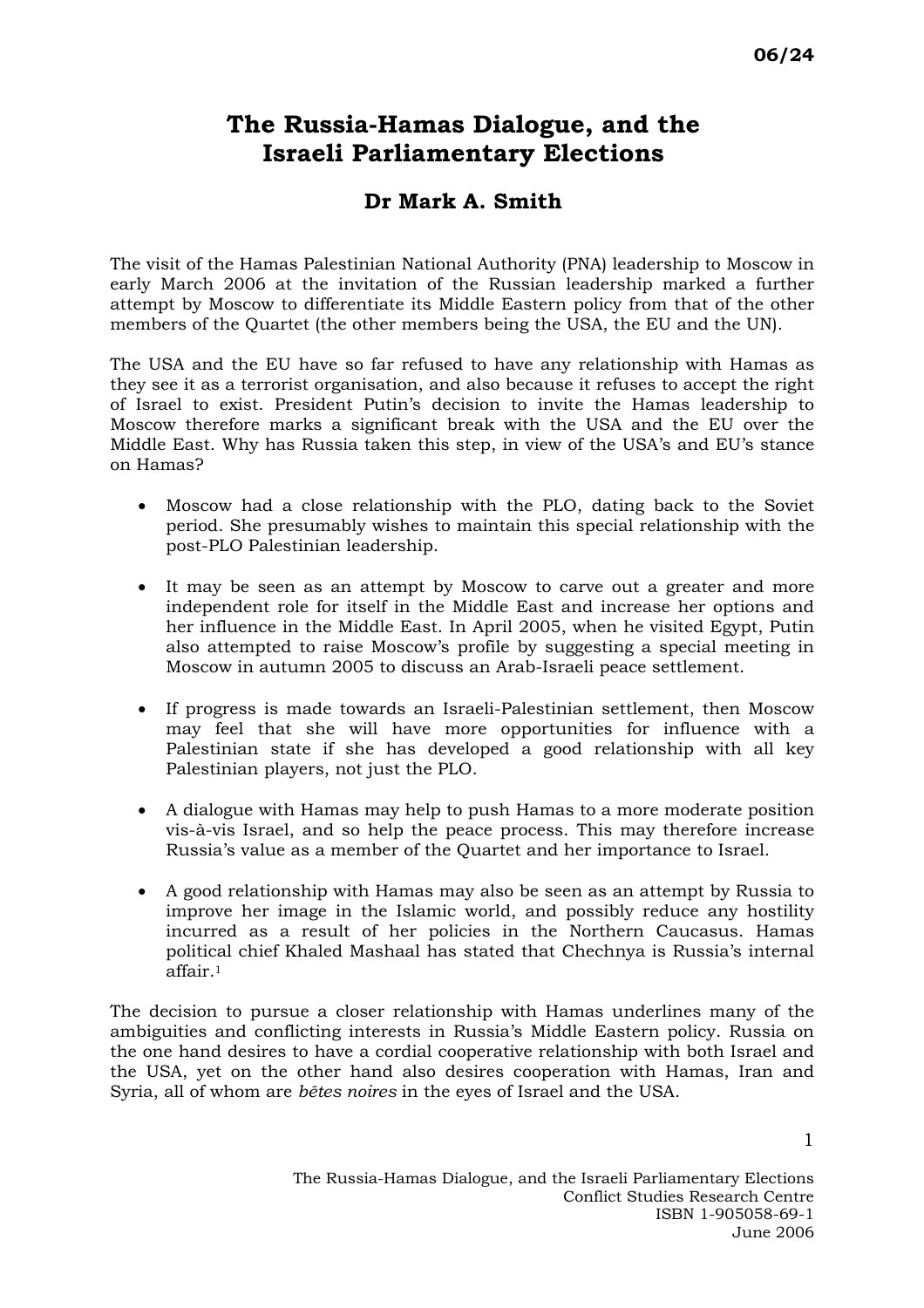The Russian leadership has been at pains to make clear that Hamas must accept the Quartet's three demands. (These are that Hamas must: 1. renounce violence; 2. Renounce its commitment to the destruction of Israel; 3. Accept all previous peace agreements.) It thus hopes to move Hamas towards the Road Map. By doing this, Moscow's policy of dialogue would be vindicated, and its standing in the Quartet would be enhanced.

<span id="page-3-8"></span><span id="page-3-7"></span><span id="page-3-6"></span><span id="page-3-5"></span><span id="page-3-4"></span><span id="page-3-3"></span><span id="page-3-2"></span><span id="page-3-1"></span><span id="page-3-0"></span>Putin saw the victory of Hamas in the Palestinian parliamentary elections as a blow to US policy, which implies that he saw the opportunity for a dialogue with Hamas as a means of taking advantage of this setback for the US and an opportunity for Russia to increase her own influence amongst Arab states hostile to the US. Putin also made it clear that Russia did not, in contrast to the USA, EU and Israel, regard Hamas as a terrorist organisation. However the Israeli leadership took a cool view of Putin's decision to invite the Hamas leadership to Moscow. Acting Prime Minister Ehud Olmert stated that he regarded Putin's decision to meet the Hamas leadership as a "mistake".[2](#page-3-1) Then Defence Minister Shaul Mofaz, meeting his Russian counterpart Sergey Ivanov, requested that Moscow reconsider its position, and withdraw the invitation to Hamas.[3](#page-3-2) One Israeli government source stated that, "You can't say you are a friend of Israel, that you are in favour of peace in the Middle East, and at the same time give Hamas a clean bill of health". Israel was concerned that Russia's decision to enter into a dialogue with Hamas could put an end to Hamas's international isolation whilst it still refused to accept Israel's right to exist. Israel was also angered that Russia did not consult with it before inviting Hamas (Israel only learned of Russia's decision through the media), and by comments made by Sergey Lavrov that appeared to equate Hamas' terrorist actions with Israeli counter-terrorist operations. Consequently Israel cancelled a trip by foreign minister Tzipi Livni to Moscow in March, citing "technical reasons" as the cause of the cancellation.[4](#page-3-3) France, Spain and Turkey supported Putin's decision.

<span id="page-3-13"></span><span id="page-3-12"></span><span id="page-3-11"></span><span id="page-3-10"></span><span id="page-3-9"></span>However the initial concern caused by Moscow's decision to invite Hamas to Moscow appears to have died down after Moscow made it clear that it would not be deviating from the Quartet's position in favour of the Road Map. US Secretary of State Condoleezza Rice stated that "the Russians assure us, after President Putin's comments, that anything that they say to Hamas will simply be to reinforce that message [i.e. the message of the Quartet]".[5](#page-3-4)

<span id="page-3-15"></span><span id="page-3-14"></span>Moscow takes the view that Hamas in power is now a reality that cannot be ignored. In February 2006, defence minister Sergey Ivanov stated that sooner or later the whole world community would have to establish contact with the Hamas movement. This was echoed by the presidential special representative on international cooperation to combat terrorism and transnational organized crime, Anatoliy Safonov, who said in February 2006 that the isolation of the Hamas movement, on the part of Israel and a number of Western states would be unproductive. He argued:

Representatives of the Hamas movement have won the trust of the people and become a political force. It is undoubtedly absolutely right to give the new Palestinian authorities the possibility to show how they are going to behave in this specific situation, rather than closing the doors on them. Talking, helping and encouraging a path that suits all are what is needed…Hamas has two wings - political and armed. The activities of the second wing included methods and practices we do not accept.[6](#page-3-5)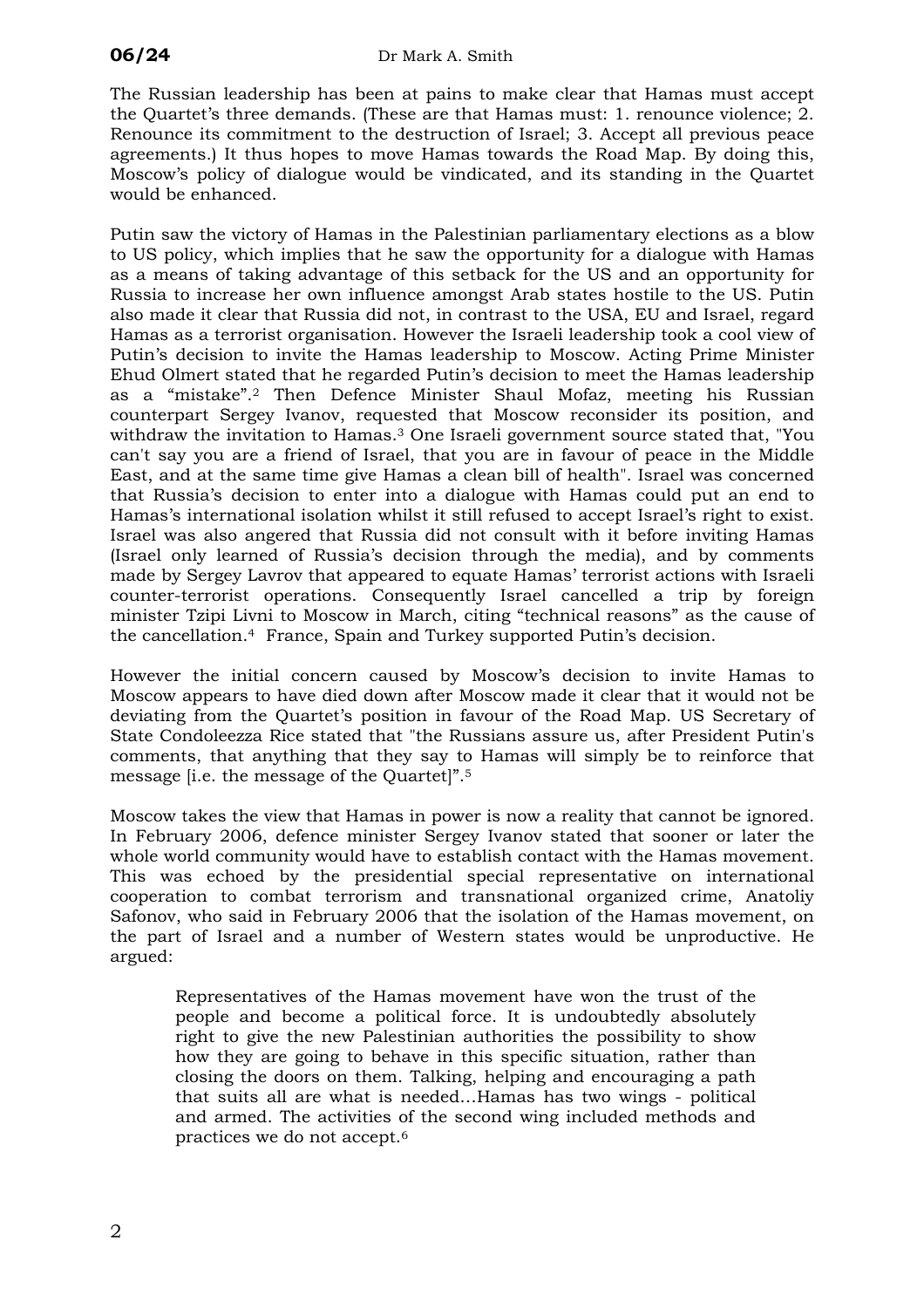This view was elaborated on in March 2006 by Konstantin Kosachev, chairman of the Duma Committee on International Affairs. He defended Russia's decision to talk to Hamas and stated:

In order to understand whether our actions were correct, suffice it to recall that the party that lost the latest Palestinian election, the Fatah party, as recently at 15 years ago was regarded by all and everybody, perhaps except the then Soviet Union, as an unequivocally terrorist organization. Its leader, Yasir Arafat, was absolutely unacceptable to Israel, the USA or the European Union as a partner for talks. But we know what progress Yasir Arafat personally and his movement made in those 15 years, and he even was awarded the Nobel Peace Prize together with Shimon Peres. I think that if the world had chosen to isolate the then Palestinian leadership, this progress would not have taken place, no doubt about that, and there would have been no advance in the Middle East. So as long as there is hope to modify Hamas and make them give up their radical positions, one has to work with Hamas, absolutely.

I believe that if, God forbid, we are wrong and Hamas will stick to its extremely radical positions of non-recognition of Israel, propaganda of terrorist methods of struggle and so on, it cannot be ruled out that ultimately all the partners in the Middle East quartet, including Russia, will agree to cut all contacts with Hamas. However, we are not in this situation at all yet. Moreover, there is clear hope that Hamas will develop in the right direction, after all.[7](#page-3-6)

Sergey Lavrov, commenting on the discussions in Moscow with the Hamas leadership, stated in February:

we expressly conveyed to the leadership of Hamas the coordinated position of the Quartet of international mediators on the necessity of fulfilling all the criteria that were formulated in the Quartet's statement at the end of January this year. It is, above all, the necessity of commitment to all the existing accords in the peace process, the necessity of recognizing the right of Israel to exist as a partner in negotiations, and the necessity of giving up armed methods of dealing with political issues.[8](#page-3-7)

He expressed a similar view in May 2006:

Without such initiatives [i.e. Russia's invitation to the Hamas leadership to visit Moscow in March 2006] in the conditions when Hamas won the Palestinian elections, which were recognised by all as free and democratic, the policy of the international community in the Middle East peace process risks going into a dead end, and the decisions of the quartet of international mediators will only exist on paper. The flexibility secured by the position of Russia gives the efforts of the quartet a second wind. Democracy, as is known, is a double edged sword, which itself can heal the wounds which it inflicts. Presenting to Hamas the agreed position of the international community, we have started the process of pulling it into open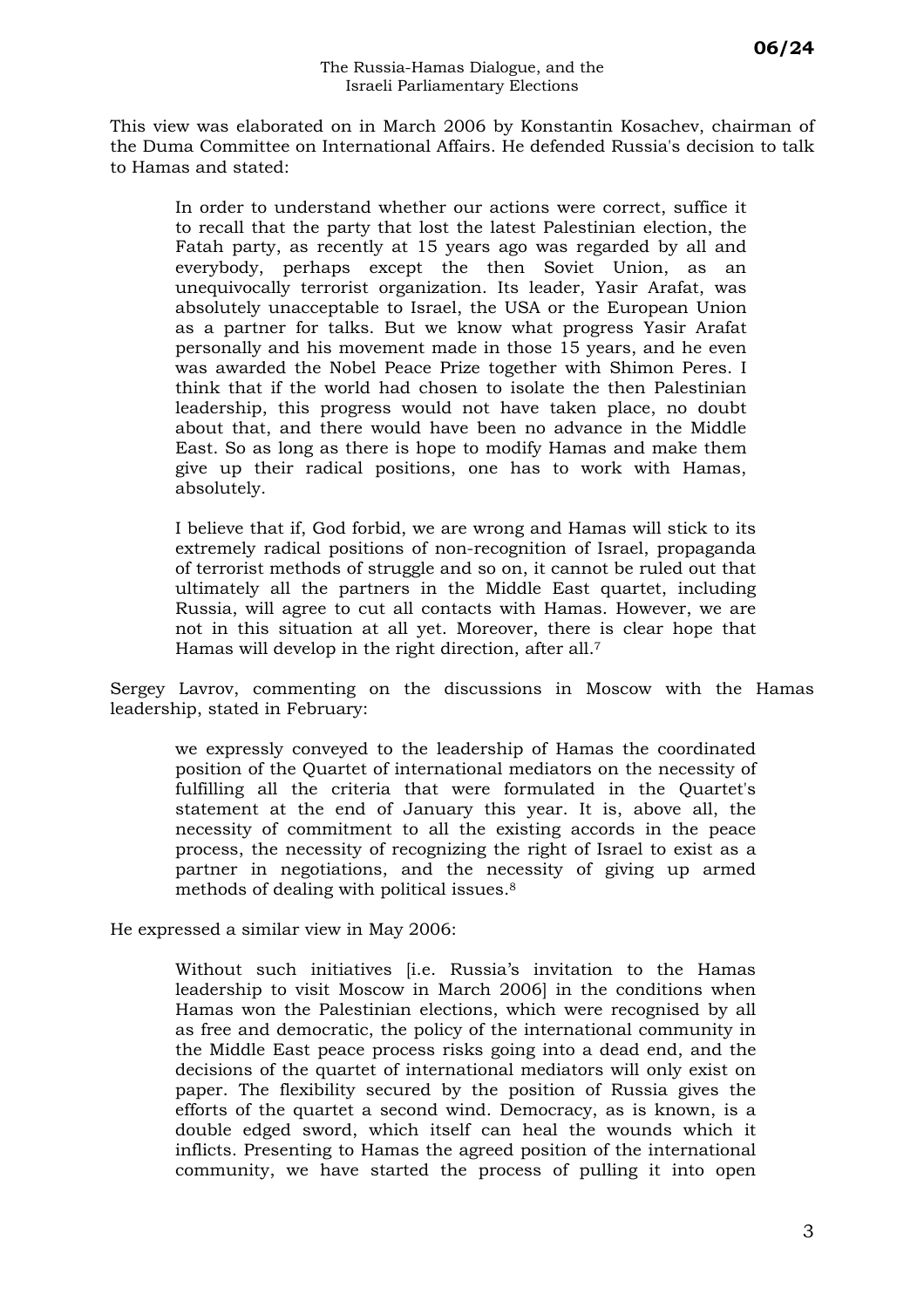politics – a process in which the Arab world actively participates. A whole range of Western European countries have supported us. Judging by the reaction of our partners to the results of the Moscow talks with representatives of Hamas, our step has not been perceived by anyone as an attempt at an "independent game" on anyone's account.[9](#page-3-8)

Former Prime Minister and Foreign Minister and current head of the Russian Chamber of Commerce Yevgenny Primakov took an identical view to the Russian leadership, and argued in May that this approach had already yielded results in the form of Hamas' decision to abide by the ceasefire agreed in 2005.[10](#page-3-9)

Both the USA and Israel appeared reassured by the actual line that Russia took in the talks. Vladimir Putin contacted then acting Israeli Prime Minister Ehud Olmert by telephone in early March to brief him on the Russia-Hamas talks. Whilst Olmert thought Russia was mistaken to enter into dialogue with Hamas before it accepts the three demands of the Quartet, he appeared reassured that Putin would require Hamas to accept the three demands. Olmert stated:

Russian President Vladimir Putin relayed a clear, sharp, unmistakable message to me, saying: I support these three principles; I am true to these three principles. And I would like to add something that may have not been reported until now, which I believe to be of considerable importance. The Russian president further said: I told my friend Arik Sharon, whom I admire and whom I wish recovery from the bottom of my heart, that Russia is forever obliged to never again harm the State of Israel. And now, the president said, I am passing my commitment to Arik Sharon on to you as his successor, as the man who is carrying on his course.<sup>11</sup>

Overall, it would appear that Russia's decision to invite the Hamas leadership to Moscow has not damaged its relationship either with Israel or the rest of the Quartet. The current Russian leadership is unlikely to take any steps that would risk any major rupture of its relationship with Jerusalem. It has probably also raised its standing in the rest of the Arab world, and judging by the French and Spanish reaction to the decision to invite the Hamas leadership, has also gained some support from Europe. From Moscow's standpoint therefore, the invitation to Hamas can be seen as beneficial.

The suspension of US and EU financial assistance has plunged the new leadership into a financial crisis, which in Moscow's view could result in civil war in Palestine which would make the development of the MEPP impossible. Russia intends to provide the PNA with humanitarian aid, and has counselled against isolating the Hamas administration. However the amount promised by Russia is \$10 million, and can only be regarded as a gesture, which possibly aims at trying to persuade the USA and EU to reconsider its policy. Russia therefore sees the decision made by the Quartet on 9 May to provide direct aid to Palestinians, bypassing the Hamascontrolled government, as a vindication of its stance.

Russia has also expressed interest in military-technical cooperation with the PNA, but will not supply it with arms without Israeli consent. Deputy foreign minister Aleksandr Saltanov says that Moscow also trains Palestinian diplomats and uses other forms of assistance aimed at providing help in forming and strengthening the administrative bodies of the PNA.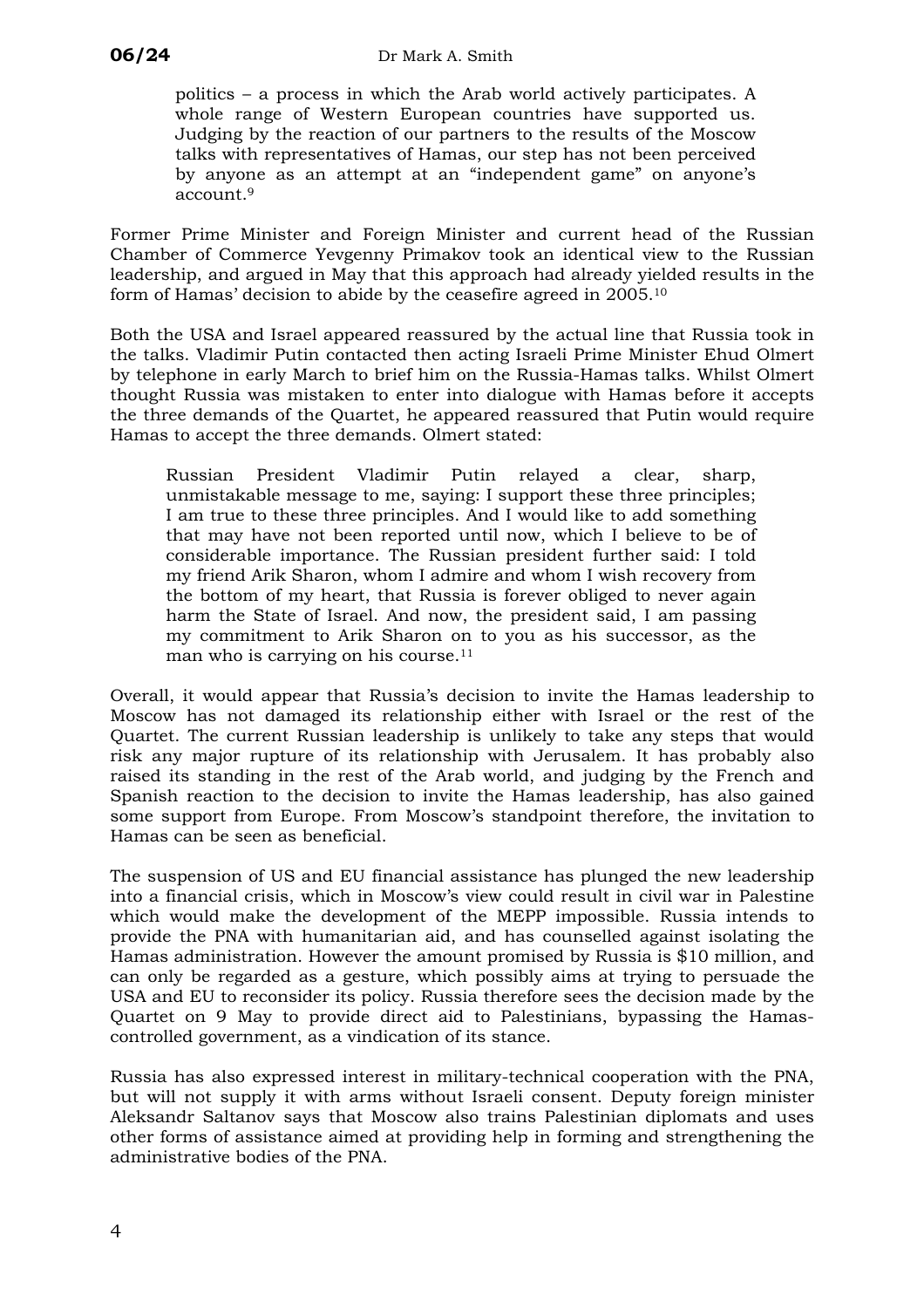#### The Russia-Hamas Dialogue, and the Israeli Parliamentary Elections

The existence of two rival power centres in the Palestinian political system (i.e. the Hamas led government, and the Fatah presidency) makes the pursuit of the MEPP more complicated, and it makes it more difficult for Moscow (and other powers) to conduct relations with the PNA. The President of the PNA, Mahmud Abbas has had close personal ties with Moscow, as he was a post-graduate student there in the 1980s.[12](#page-3-11) Abbas visited Putin in Sochi in May 2006, and affirmed his commitment to the Road Map. Abbas has argued that talks with Israel are the responsibility of the PLO, not Hamas.<sup>13</sup> Moscow wishes to support both Abbas and Hamas, seeing this as a key part of its strategy to prevent the isolation of the PNA. It therefore stressed that both Fatah and Hamas should avoid conflicts in their relationship following the clashes between supporters of the two forces in Gaza in May 2006, and urged the development of a common political platform to pursue the Road Map.

The Israeli parliamentary elections in March 2006 resulted in the formation of a Kadima-Labour coalition, led by Prime Minister Ehud Olmert (Kadima). Israel will not talk to Hamas whilst it refuses to recognise Israel's right to exist and refuses to renounce armed struggle against Israel. The Russian leadership may see this as an opportunity to attempt to play a mediatory role. Konstantin Kosachev said the day after the Israeli election that "it is clear that the new coalition government of Israel of any composition will reject talks with Hamas. This, in turn, means that the role of Russia as an intermediary and a participant of the international Middle East quartet will definitely grow and there is more need for this."[14](#page-3-13) In May 2006, when Abbas was in Sochi, Saltanov said that he believed that Israel would make a move to develop the peace process, although he failed to explain why Israel would be willing to change its stance on this. Israeli deputy prime minister Shimon Peres met Mahmud Abbas in Sharm el-Sheikh along with Israel's Foreign Minister Tzipi Livni on 21 May. This meeting was a significant move as Israeli leaders have refused to meet Abbas since June 2005, claiming that such meetings were pointless if he could not halt rocket attacks on Israel. Livni said the Road Map is still viable, and that a meeting between Abbas and Olmert is possible, but ruled out dealing with Hamas, stating that the Hamas government should be delegitimised[.15](#page-3-14) 

Olmert has made clear his intention to proceed with unilateral withdrawals from the West Bank and to unilaterally define Israel's borders if agreement with the PNA is not forthcoming. He states that this process will start in 2007 and is to be completed by 2010. He is thus continuing the policy of unilateral withdrawal initiated by former Prime Minister Ariel Sharon when he withdrew from Gaza in August 2005. Moscow welcomed the Gaza withdrawal, but argued that it should form part of the Road Map, and not be part of a unilateral process. It is possible that a unilateral Israeli policy may be supported by the USA, but it is unlikely to be supported by any other member of the Quartet, including Moscow. However, Russia is unlikely to break with Israel over this policy, and will probably endeavour to play the sort of mediator role envisaged by Kosachev above. It is hard to see how any mediator could succeed if Hamas refuses to accept the Quartet's three demands however. If Hamas does not evolve away from its hard-line stance, then Israel will not deal with the PNA, and the implementation of a unilateral approach by Israel (if it occurs) could be regarded as indication that Russian policy towards Hamas has failed, although this is unlikely to damage Russian interests in either Israel or the PNA. Russian policy also does not alter the fact that the USA remains the main outside power capable of facilitating a breakthrough in the MEPP.

Foreign minister Sergey Lavrov has compared Hamas with Iran, arguing that neither should be isolated.[16](#page-3-15) There are both similarities and differences in Russian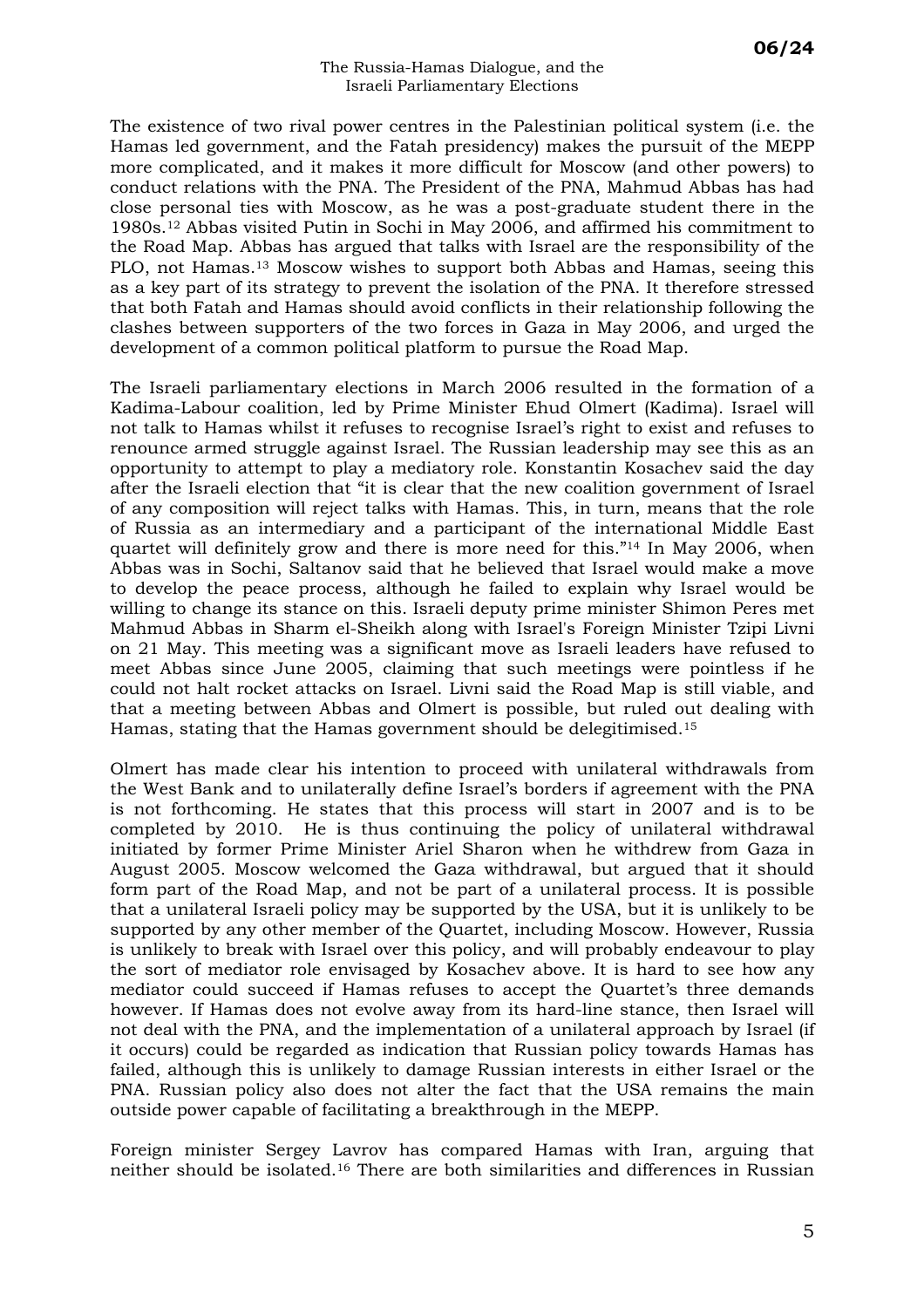policy towards Iran and Hamas. Moscow argues against an isolationist and punitive approach towards both, believing that this would be counterproductive, and simply make the respective parties more intransigent. The Russian aim is to try to nudge both Hamas and Iran in a more accommodating direction. However, there is a greater divergence between Russian and Western interests over Iran than over the MEPP. There appear to be no crucial differences over the MEPP. Whilst Moscow does not favour the emergence of a nuclear-armed Iran, she seems adamantly opposed to any use of force or the imposition of any other sanctions against Tehran. She has also opposed for many years US attempts to isolate Iran and on those lines would probably veto any possible UN Security Council resolution. At the end of the day Moscow would appear to prefer a nuclear armed Iran to an Iran that had been forcibly disarmed by the USA, not least because Moscow probably finds the expansion of American influence in the Middle East at least as uncongenial. It should also be remembered that Moscow has an interest in preventing the normalisation of US-Iranian relations, as US-Iranian tension increases Russia's value to Iran as a partner. Furthermore, any difficulties Iran may have in exporting its oil and gas increase the importance of Russia as an energy supplier. Therefore, whilst Moscow's differences with Washington over Hamas and the MEPP are virtually negligible, her differences over Iran may come to be more substantial.

A similar view can be taken about Moscow's stance towards the conflicts in Moldova and Georgia. In both of these cases the Russian Federation supports separatist autonomies (Transdnestr in Moldova, and South Ossetia and Abkhazia in Georgia), which makes the conclusion of an overall settlement extremely difficult. Moscow's support of these separatist autonomies poses a serious threat to the territorial integrity of Moldova and Georgia. Its dialogue with Hamas cannot be said to pose a direct threat to Israel or pose a hindrance to US policy over the MEPP. Its cordial relationship with Iran, on the other hand, could be seen as such a hindrance to US policy interests in the region.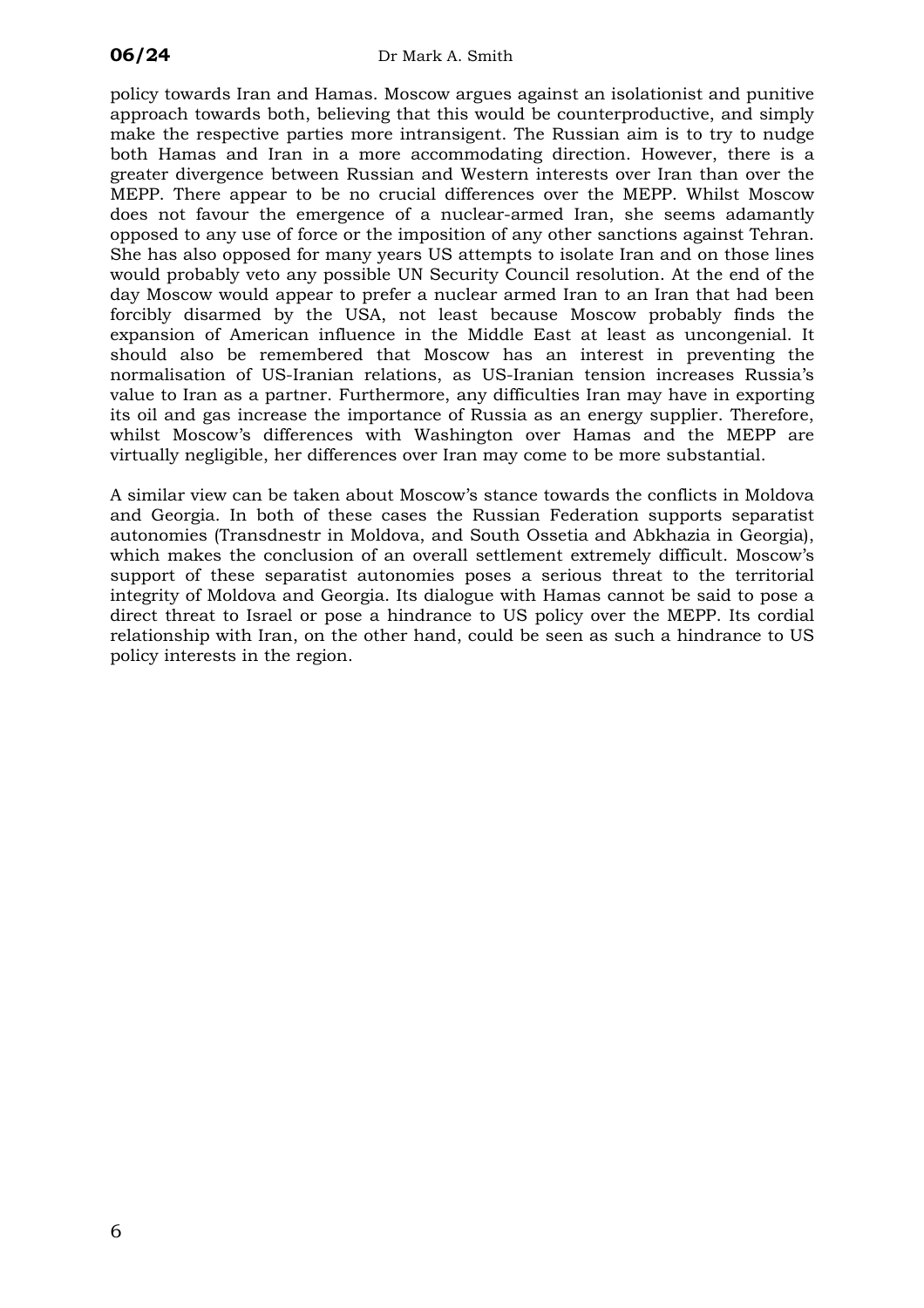#### **Endnotes**

 $\overline{a}$ 

 $\frac{1 \text{ http://web.israelinsider.com/Articles/Briefs/7947.htm}}{2 \text{ Interview with Ethud Olmert, Jerusalem Post, 9 March 2006.}}$  $\frac{1 \text{ http://web.israelinsider.com/Articles/Briefs/7947.htm}}{2 \text{ Interview with Ethud Olmert, Jerusalem Post, 9 March 2006.}}$  $\frac{1 \text{ http://web.israelinsider.com/Articles/Briefs/7947.htm}}{2 \text{ Interview with Ethud Olmert, Jerusalem Post, 9 March 2006.}}$ <br>  $\frac{3 \text{ Margot Dudkevitch, "Mofaz asks Russia to rethink invite", Jerusalem Post, 13 February}}{2 \text{ Energy Ludkevitch, 2006.}}$ 2006.

4 Jerusalem Post 2 April 2006.

<sup>5</sup> http://www.cdi.org/russia/johnson/2006-41-23.cfm<br><sup>6</sup> Interfax news agency, Moscow, in Russian 0800 gmt 18 Feb 2006 BBC Monitoring FS1 FsuPol grh/ws.

7 Radio Mayak, Moscow, in Russian 1215 gmt 7 March 2006, BBC Monitoring ME1 MEPol fh.

8[http://www.mid.ru/brp\\_4.nsf/e78a48070f128a7b43256999005bcbb3/4ee3c4a8b30c84f4c](http://www.mid.ru/brp_4.nsf/e78a48070f128a7b43256999005bcbb3/4ee3c4a8b30c84f4c3257129002549f5?OpenDocument) [3257129002549f5?OpenDocument](http://www.mid.ru/brp_4.nsf/e78a48070f128a7b43256999005bcbb3/4ee3c4a8b30c84f4c3257129002549f5?OpenDocument) 

Transcript of Remarks by Russian Minister of Foreign Affairs Sergey Lavrov Following Meeting with Hamas Delegation, Moscow, March 3, 2006, 315-03-03-2006

9 Sergey Lavrov, 'The rise of Asia and the eastern vector of Russia's foreign policy', Russia in World Politics, no.2, March-April 2006.

[http://www.mid.ru/brp\\_4.nsf/2fee282eb6df40e643256999005e6e8c/534394501a6b96b2c](http://www.mid.ru/brp_4.nsf/2fee282eb6df40e643256999005e6e8c/534394501a6b96b2c325716600485ede?OpenDocument) 325716600485ede?OpenDocument<br><sup>10</sup> <http://www.lenta.ru/articles/2006/05/12/primakov/><br><sup>11</sup> Voice of Israel, Jerusalem, in Hebrew 0505 gmt 2 March 2006, BBC Monitoring ME1

MEPol sr

<sup>12</sup> [http://en.wikipedia.org/wiki/Mahmoud\\_Abbas](http://en.wikipedia.org/wiki/Mahmoud_Abbas) He wrote a thesis on the alleged relationship between the Zionist movement and the German Nazi movement. The thesis was published in Arabic in Jordan in 1984 as a book entitled *The Other Side: the Secret*

*Relationship Between Nazism and Zionism*. 13 See, 'Abbas affirms commitment to road map at Sharm conference,' Haaretz, 21 May 2006. <http://www.haaretz.com/hasen/spages/718200.html>;

<http://english.wafa.ps/cphotonews.asp?num=1298><br><sup>14</sup> RTR Russia TV, Moscow, in Russian 1900 gmt 29 March 2006, BBC Monitoring FS1 FsuPol iu.

15

[http://www.bloomberg.com/apps/news?pid=10000087&sid=aS3Otm3DSJXw&refer=top\\_w](http://www.bloomberg.com/apps/news?pid=10000087&sid=aS3Otm3DSJXw&refer=top_world_news) [orld\\_news](http://www.bloomberg.com/apps/news?pid=10000087&sid=aS3Otm3DSJXw&refer=top_world_news) Omert stated on 21 May 2006 that it is currently impossible to enter into negotiations with Abbas, as he cannot control the situation in the PNA. See By Shmuel Rosner, Aluf Benn, Arnon Regular and Ora Koren,

'United States to present Olmert with 'new ideas' to advance talks with PA,' Haaretz, 22 May

<sup>2006</sup> <http://www.haaretz.com/hasen/spages/718271.html><sup>16</sup> ITAR-TASS news agency, Moscow, in Russian 1101 gmt 17 May 2006, BBC Monitoring Select.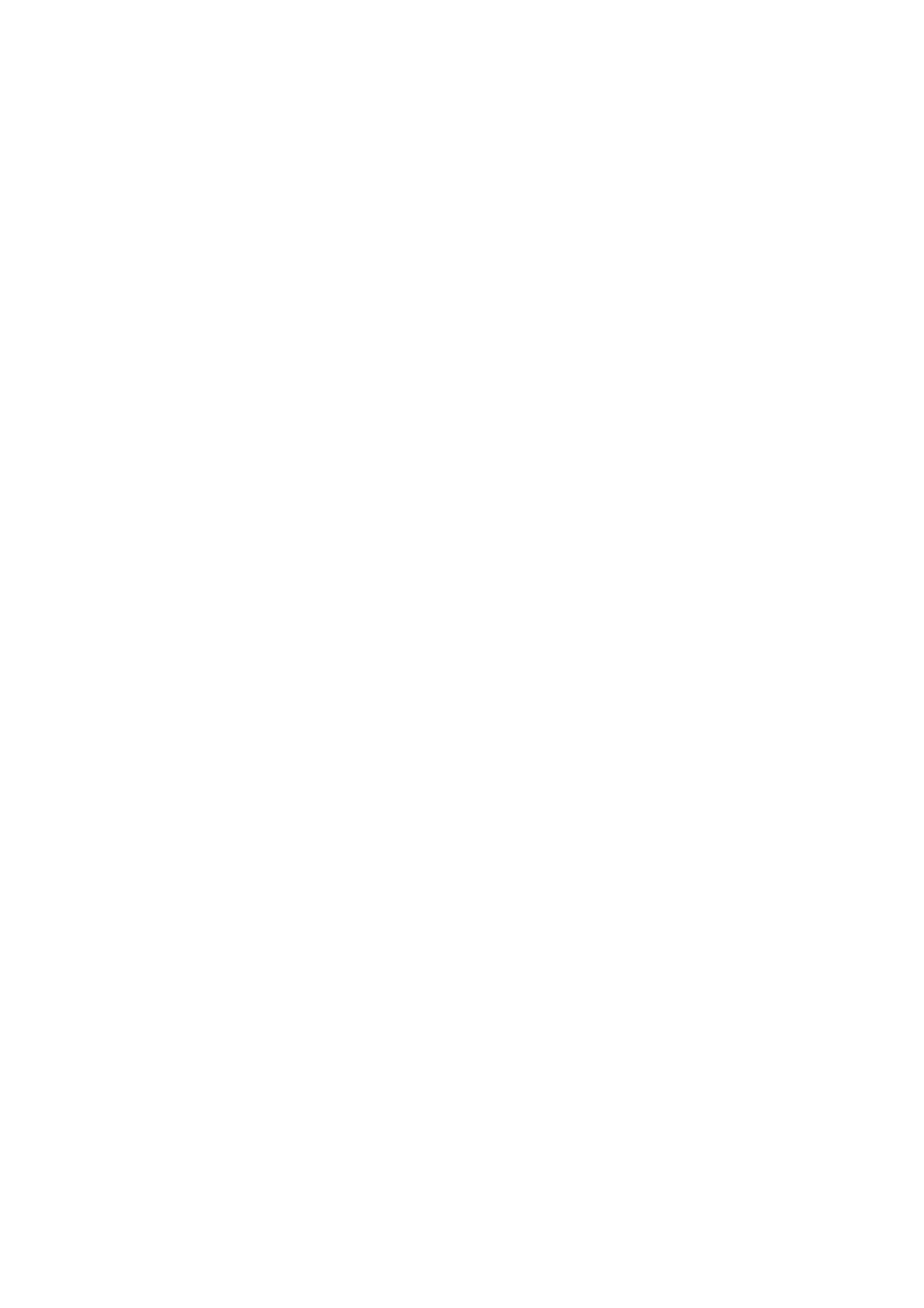#### **Want to Know More …?**

See:

Ariel Cohen, 'U.S. Should Warn Russia Over Its "Soviet" Middle East Policy,' Heritage WebMemo #1007, March 6, 2006 <http://www.heritage.org/Research/RussiaandEurasia/wm1007.cfm>

Ariel Cohen, 'Russia's covetous courtship,' March 2, 2006 Heritage <http://www.heritage.org/Press/Commentary/ed030206c.cfm>

Clare Bigg, 'Russia: What Is Moscow Expecting From Hamas Visit?', 2 March 2006 Radio Free Europe [http://www.rferl.org/featuresarticle/2006/03/a4bc4302-6aaa-43a7-8711-](http://www.rferl.org/featuresarticle/2006/03/a4bc4302-6aaa-43a7-8711-8dd23f27037a.html) [8dd23f27037a.html](http://www.rferl.org/featuresarticle/2006/03/a4bc4302-6aaa-43a7-8711-8dd23f27037a.html) 

Dr. Rachel Ehrenfeld and Alyssa A. Lappen, The Hamas-Russia Connection,' 10 March 2006, FrontPage Magazine, <http://www.frontpagemag.com/Articles/ReadArticle.asp?ID=21560>

#### **Disclaimer**

The views expressed are those of the Author and not necessarily those of the UK Ministry of Defence

ISBN 1-905058-69-1